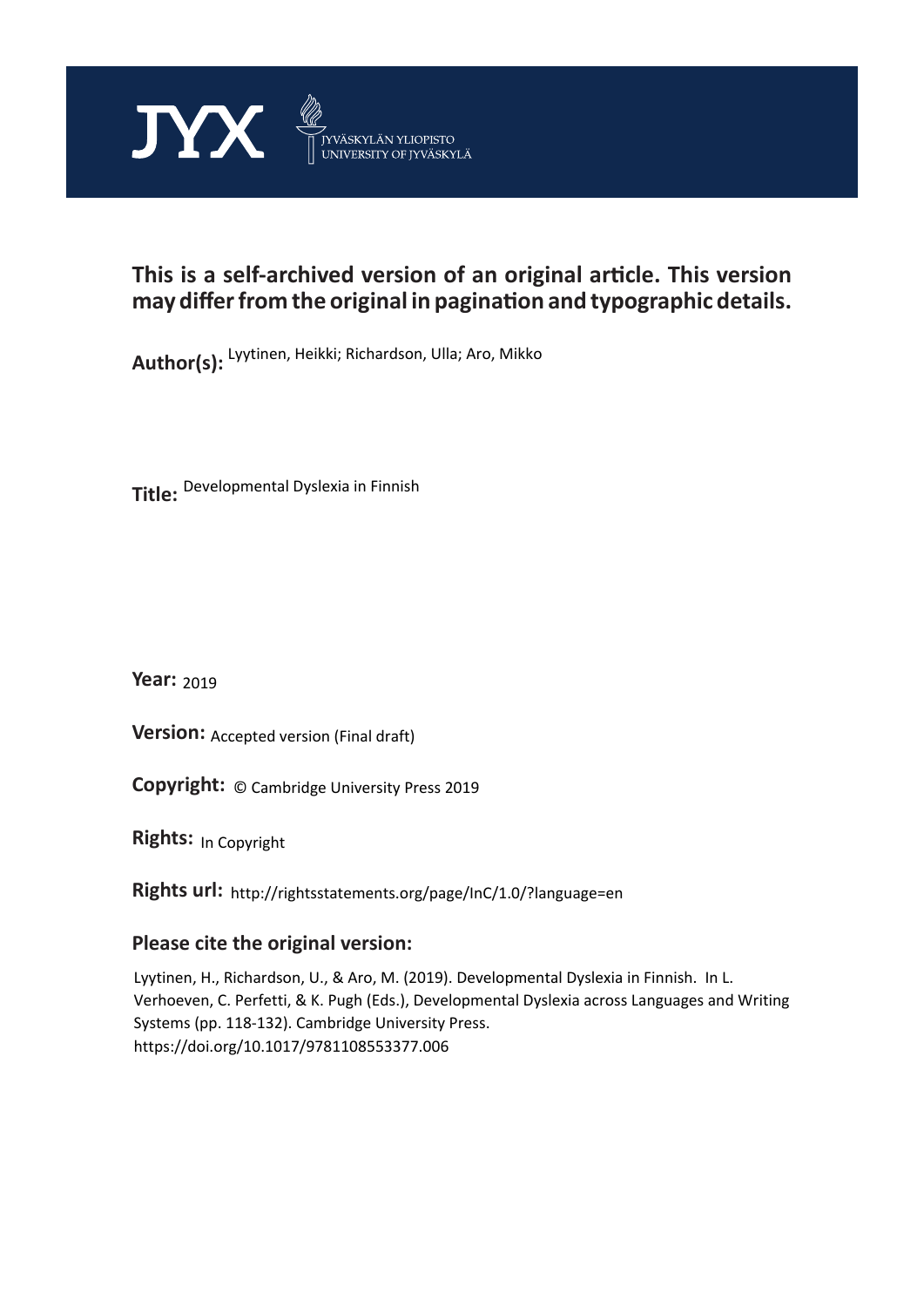# **Developmental Dyslexia in Finnish**

# **Heikki Lyytinen, Ulla Richardson, and Mikko Aro**

*University of Jyväskylä*

## **Introduction**

Written Finnish and the Finnish literacy culture provide an exceptional context for an interesting division into various processes associated with reading acquisition. The orthography of Finnish is relatively optimally wired for giving young learners an easy time to acquire basic decoding skills. Finnish orthography has full transparency in both reading and writing directions. After learning the limited set of sounds connected consistently with specific graphemes, learners usually learn to decode accurately, even those with learning difficulties in reading.

The high status of literacy in Finland, from the early stages of its writing system, has led to additional benefits. From the beginning of the written language, people were encouraged to learn to read, because they were given a permission to marry only if they were able to read Luther's Small Catechism. This was one of the central factors that attracted people to learn reading skills. Prior to this, the use of writing was restricted to the learned and members of high social status. In contrast today, reading is universal in Finland and there are practically no illiterates.

The high status of literacy in Finnish is related also to the general use of a standardized spoken language form. This standard form clearly differs from the typical colloquial speech specifically in its more complex syntactical forms. In general, speakers can use the standard form or at least a modified version of it, and experience it in formal communication situations including television and radio (even in children's programs), public speeches and in schools. In turn, the standard Finnish follows closely the established written form of the language. In fact, one of the specific duties of the Institute for the Languages of Finland is to provide guidance for the correct use of the standard Finnish including the written language forms, and people are compliant to these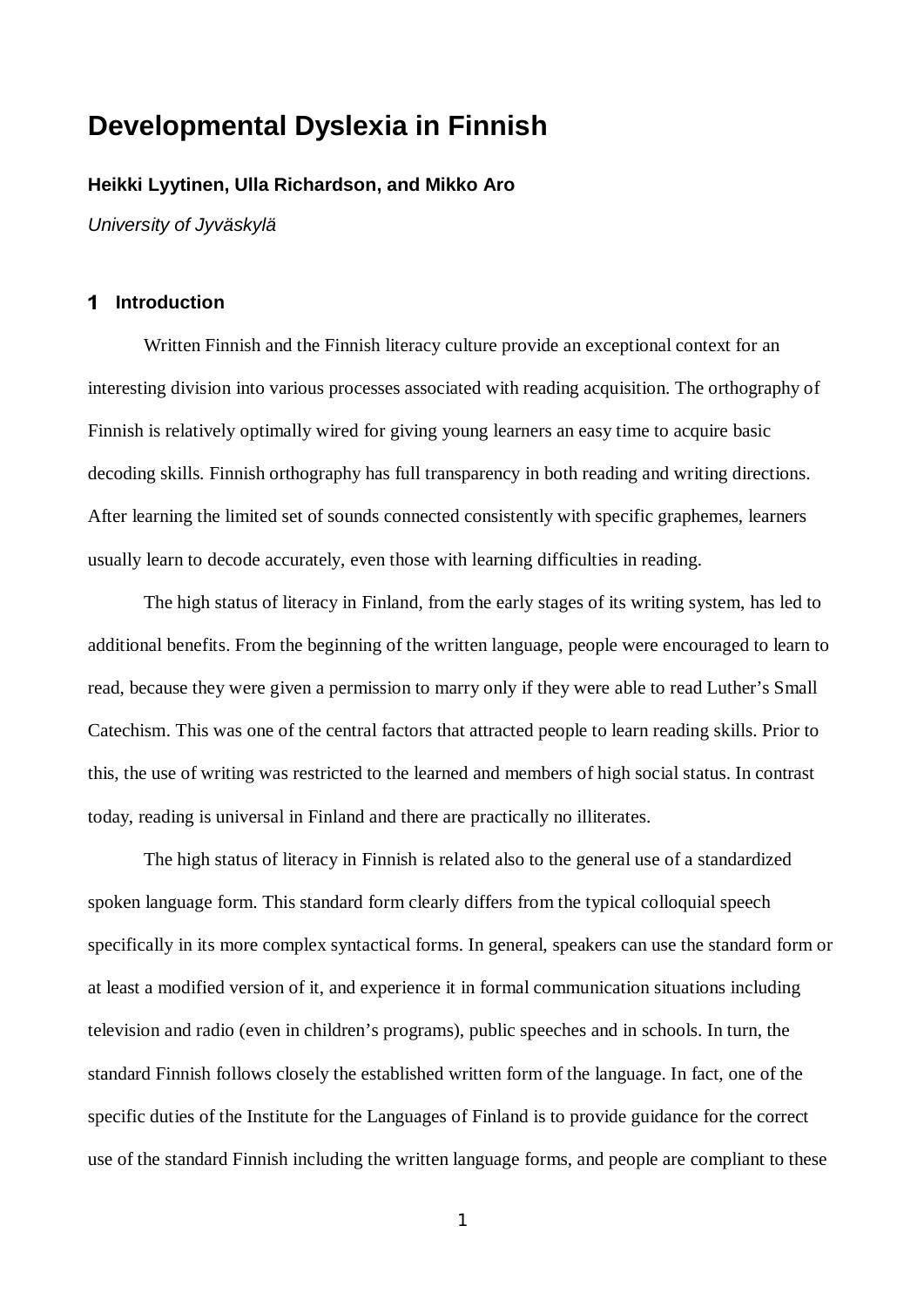guidelines. The dominance of the standard language form in the written text is obvious since almost all published texts (including subtitles on foreign TV programs) use the standard language form instead of colloquial expressions. There is no reason why the colloquial expressions could not be used in a written format since these expressions also can be written using the consistent graphemephoneme correspondence rules. However, currently the colloquial expressions are used in a written format mainly for personal communication, especially by the younger generations of Finnish speakers. Thus, learners are usually well accustomed to the written text form (standard Finnish) that represents the standard spoken language still used widely in the Finnish society. This in turn facilitates learning the main point of decoding skills that is the connection between spoken language units to the corresponding written language units.

In such writing context the learning burden required for accurate decoding skill is low. Following optimal instruction in the basics of reading, learning to read is a matter of practice on 24 letter-sound connections (occurring in Finnish words) and the ordered assembly of the sounds into words. But even in such a system, some children struggle. More than 20% of Finnish children get remedial support in the school in an organized way. That some children need more time to learn is understood as a natural phenomenon. This has meant that dyslexia has not received a very visible role in nomenclature used by Finnish educators (nor medical experts). In fact, it was only very recently (in the year 2006) when individuals who continue to struggle with reading and writing were officially granted special arrangements in matriculation examination, which is a national exam at the end of high school.

Compromised reading in the Finnish context (and in any transparent orthography) tends to mean difficulties becoming sufficiently fluent so that cognitive/memory resources are spared comprehending long and difficult written sentences. Struggling readers focus their attention on single letters and are unable to read with the fluency needed for learning. It has been observed (PIAAC 2012, see Malin, Sulkunen, & Laine, 2013, p.38) that even today around 370,000 Finnish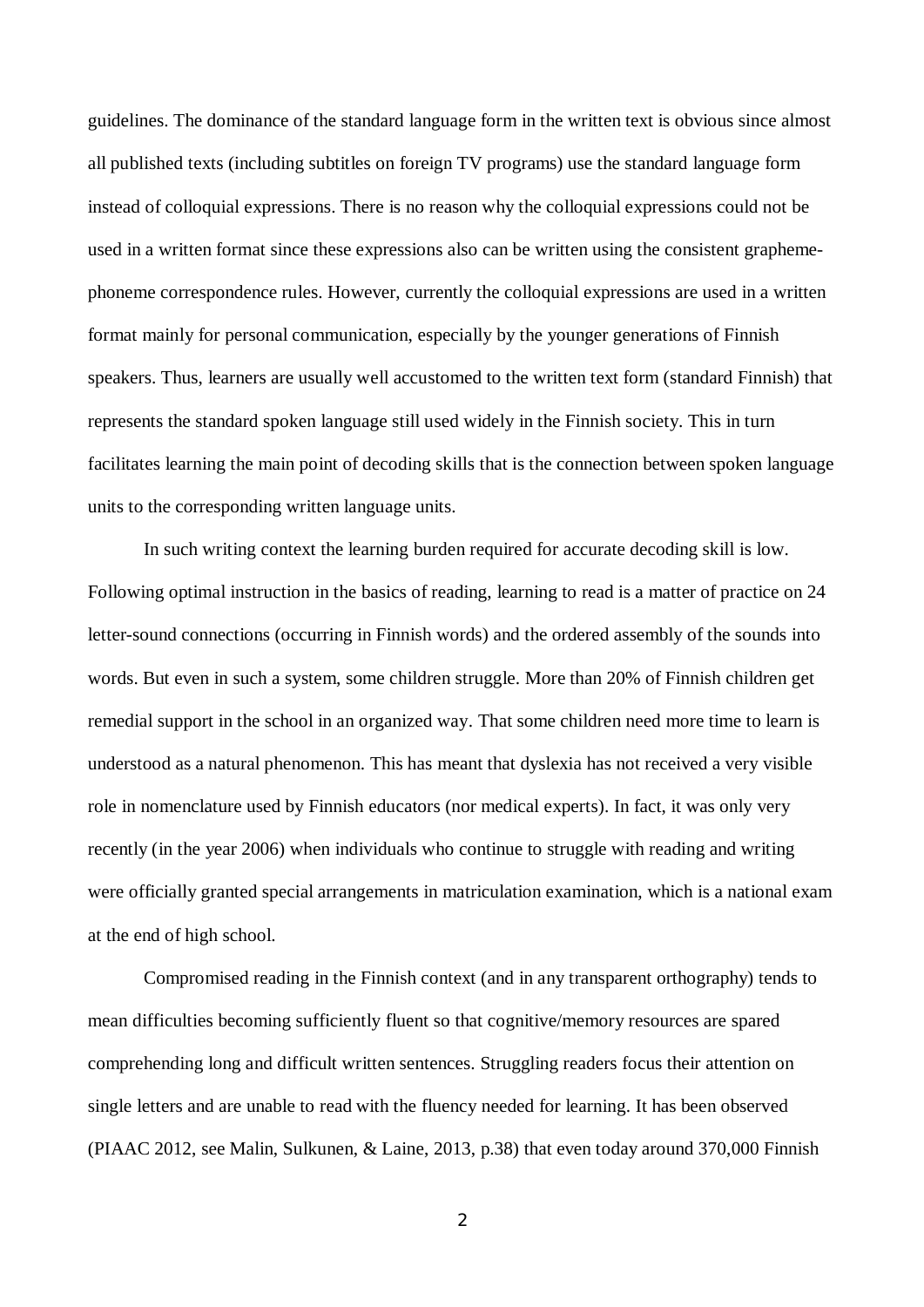adults are not fully literate. They do not comprehend what they read at an expected level. The most likely reason is that they have not continued practicing reading after school.

#### **Learning to Read Finnish**

### **2.1 Finnish Language and Its Orthography**

The Finnish language does not belong to the Indo-European languages, but to the small Fenno-Ugric language family. The basic Finnish vocabulary is quite distinct as compared to major European languages, although there are a large number of loan words, both old and more recent, from especially Germanic and Baltic languages. It is different from the more prominent languages of reading research with respect to its morphology and orthographic transparency. Thus, Finnish offers an interesting contrast to especially English, in revealing universal and more languagespecific aspects of reading acquisition and its problems. Here, we aim to describe briefly the basic aspects of linguistic and writing systems of Finnish, as well as the basic findings concerning reading acquisition (for more details on the topic, see Aro, in press).

Finnish has 8 vowel sounds and 13 native consonant sounds. In addition are three consonant sounds that are used in recent loan words only. Finnish also has many diphthongs that combine two distinct vowel sounds. The vowel harmony means that there can be only either front or back vowels in a word, and this affects also endings. One important feature of the Finnish phonological system is that all vowels and most consonants can have two lengths: short and long. The length distinction affects meaning, and the length of vowels and consonants can vary independently. This means that words like *tuli* [fire], *tuuli* [wind], and *tulli* [customs] differ only with respect to phoneme lengths. The syllable structure is relatively simple, with a lot of open syllables. Consonant clusters are rare, and exist in initial position only in recent loan words.

The Finnish morphology is agglutinative and relatively complex. Nouns, adjectives, verbs, numerals, and pronouns are inflected based on their grammatical role within the sentence, and the words can have several affixes. For example, nouns can have fifteen cases expressed with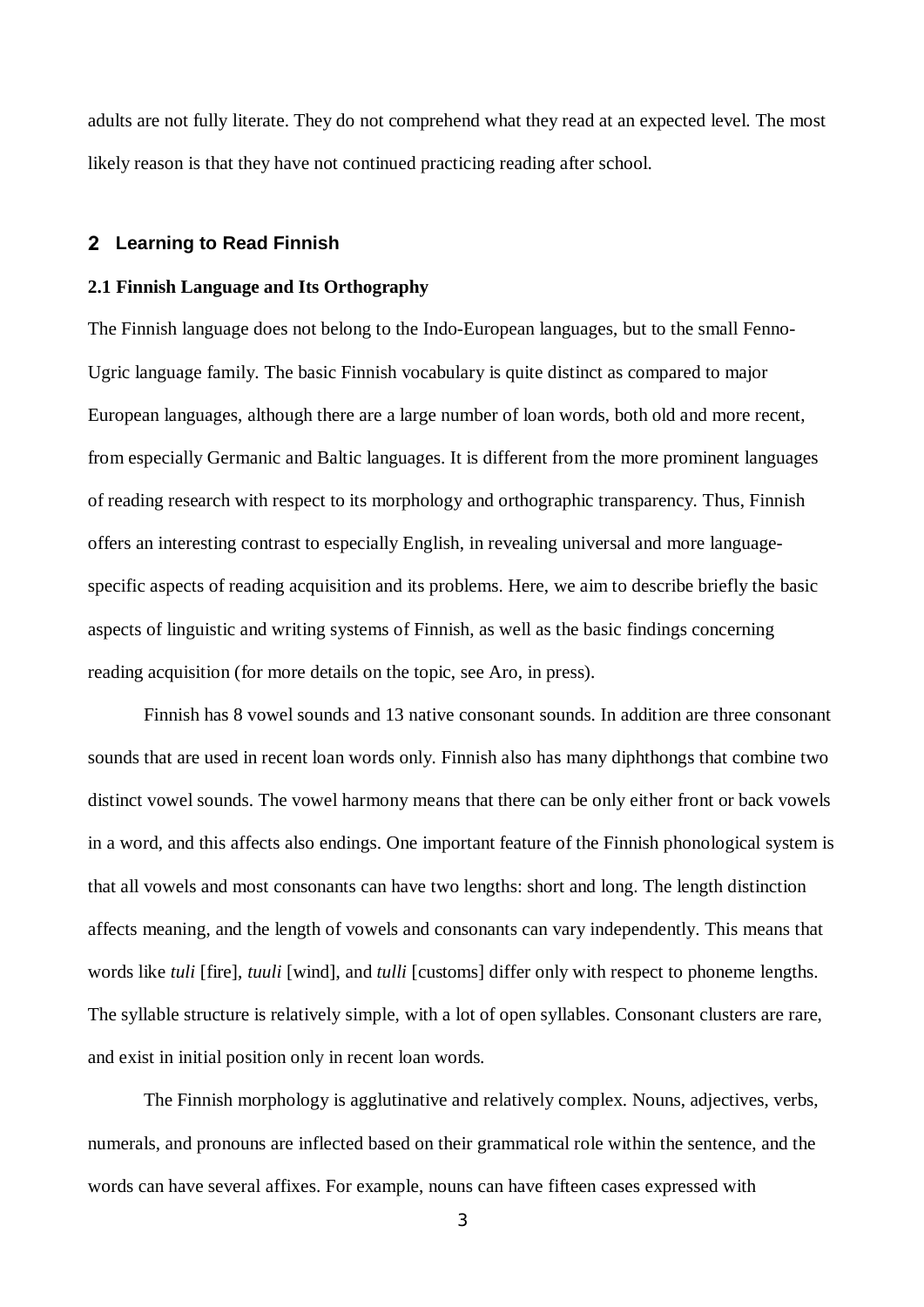inflections, and on top of that possessive suffixes and various clitics. Thus, a single word can carry a lot of morphological information. For example, a question like "Would you believe?" can be expressed as "Uskoisitko?" in Finnish. A noun can have over 2000 different forms depending on the inflections and this number is even higher for verbs. On top of rich inflectional system, the use of derivative suffixes is common in word formation, and compounding is frequent. From the point of view of reading, this means that words with one morpheme are less common in texts than words with several morphemes.

Finnish is written with 26 letters of the Latin alphabet, with the addition of  $\langle 2 \rangle$ ,  $\langle 2 \rangle$ , and <ö>. All Finnish phonemes have a distinct corresponding grapheme, with the exception of /ng/, that is marked with the letter  $\langle n(+k)\rangle$  and with a digraph  $\langle ng\rangle$  as a long sound. The long phonemic sound is in all other cases systematically marked in writing by doubling the corresponding letter. Thus, although the morphological system is complex, the orthography reflects a rather strict phonemic principle. Each letter represents reliably a single sound, and each phoneme is represented reliably with a corresponding letter, independent of the context. The words in a text tend to be long (averaging between 7 and 8 letters), due to compounding, derivations, and inflections.

## **2.2 Challenges in Learning to Read Finnish**

For the learner, the orthographic principle is easy to master, and phonemic assembly on the level of single letters is sufficient for decoding. The challenges for decoding (and spelling) relate to marking the length of the phoneme and long words. Correspondingly, early instruction of reading and spelling emphasize syllable as a sub-stage in decoding, and syllables are marked with hyphens in early reading materials. Due to the transparency of the orthography, most children acquire the basic decoding skill rather effortlessly and often with fairly little instructional support. Around one third of children are able to decode already at school entry, and typically, close to perfect reading accuracy is reached quite early. The individual differences in reading skill are reflected mostly in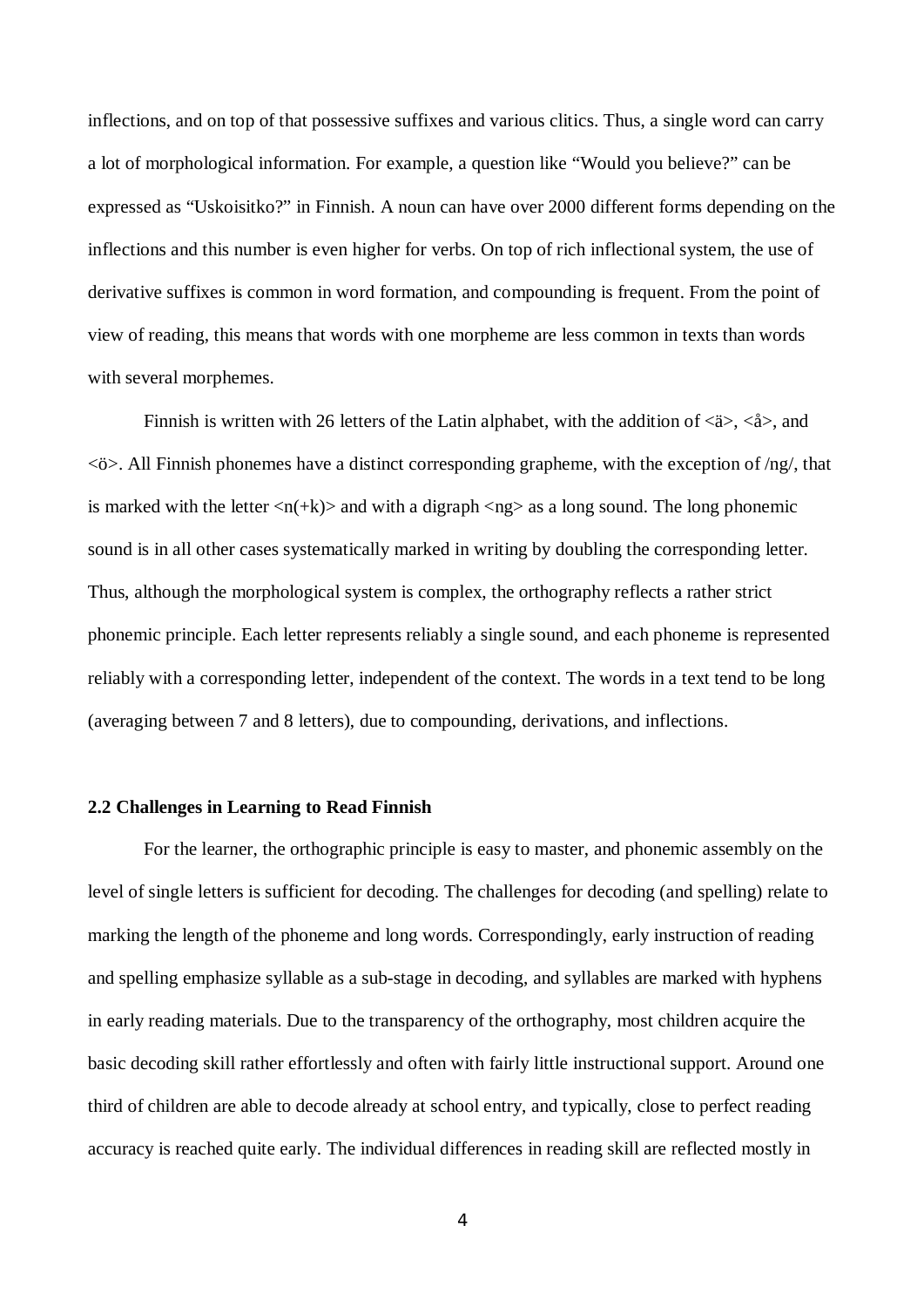reading speed, although children struggling with reading make also more errors in reading and especially spelling as compared to typically developing peers. Reading instruction is based on synthetic phonics, and attempts at reading are based rather uniformly on decoding; there are no indications of a *logographic stage* in reading development. The correlation between word and pseudoword reading in the early years of reading development is reported as close to perfect. Since grapheme-phoneme correspondences are regular and symmetrical, spelling instruction starts hand in hand with reading instruction, and typically early spelling development closely follows development in reading.

The studies focusing on development of phonological awareness have indicated development from large (syllables) to small (phonemes) units. The awareness of phonemes seems intertwined with letter knowledge and early reading skills, since the orthography is transparent at the level of single-letter graphemes and the letter names consistently include the letter sounds. The role of morphological awareness in reading development is still largely unstudied. That is a direction of research that is interesting especially from the point of fluency development, the stage after acquisition of basic accurate decoding skill.

### **Reading Difficulties in Finnish**

## **3.1 Historical and Cultural context**

Soon after Finnish orthography was defined by Bishop Agricola (1510–1557, his ABC-book was published in 1543) following carefully the Latin model, the religious authorities invented an effective way to motivate people to learn to read. To be approved to marry according to the Christian custom in Finland, people had to learn the Vähä katekismus, the Small Catechism (published in Finnish in 1529, which contained the core Lutheran religious messages. Motivation for reading continues to be high in modern Finland. If we ask children who are entering school what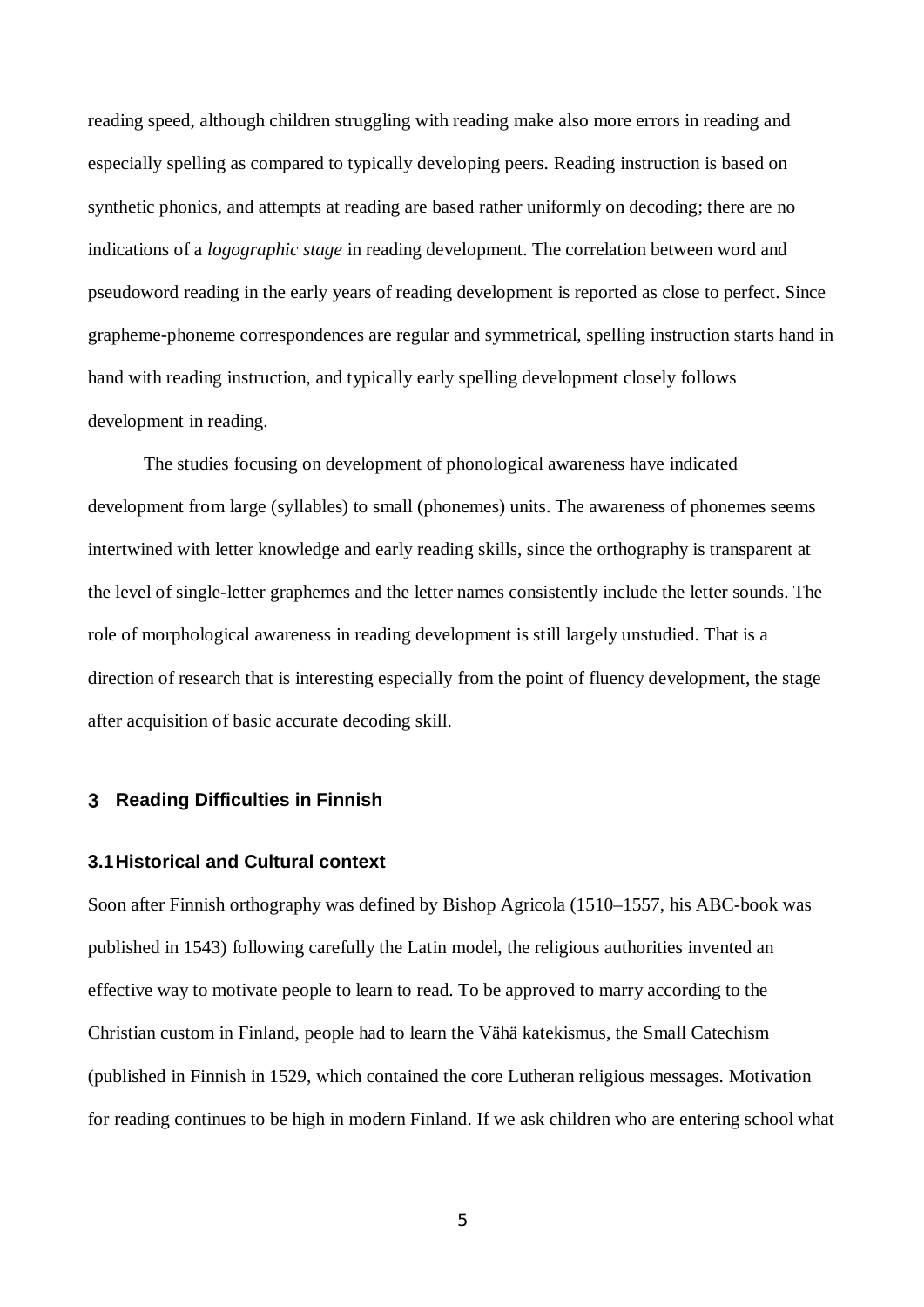they wanted to learn there, most of them mention reading as the most important target. More than a third of Finnish children have learned to read before they enter school at the age of 7.

#### **3.2 Identification and Prevalence of Dyslexia**

In the Finnish school system formal diagnosis of disability is not required for having extra support at school. The support for learning is built on three levels (general, intensified, and specific support) with the individualization, intensity, means of support, and involvement of special education teachers increasing with the levels. The need for support is assessed by the teachers, and the means of support are decided in cooperation of the teachers involved. In more severe cases of learning problems, multidisciplinary expertise is involved in planning and follow-up, including psychologists or physicians. Typically, dyslexic problems are dealt with within the school context. In every Finnish school special educational support is available. For dyslexia, support is carried out typically at the levels of general or intensified support in the form of part-time special education. This means that the child has one or more lessons per week either individually or in a small group with a special education teacher. More than one fifth of the children at grade levels 1 to 9 receive part-time special education at some point of the school year, this figure being highest for children in the first two grades (Official Statistics of Finland, 2014).

Typically, children struggling with the skill development are identified early. The special education teachers screen the children for poor reading skills, letter knowledge, and relevant prereading skills at school entry. On the basis of screening results, the need for extra support is evaluated, and it is typically offered in the form of part-time special education. The first months of reading instruction might also be carried out in flexible groups, where special education teacher is responsible for teaching the children that seem most at-risk for problems in skill development. Also, co-teaching is becoming more common. At later grade levels, the reading problems are generally supported via part-time special education and individualized pedagogical arrangements in various learning situations, like tests.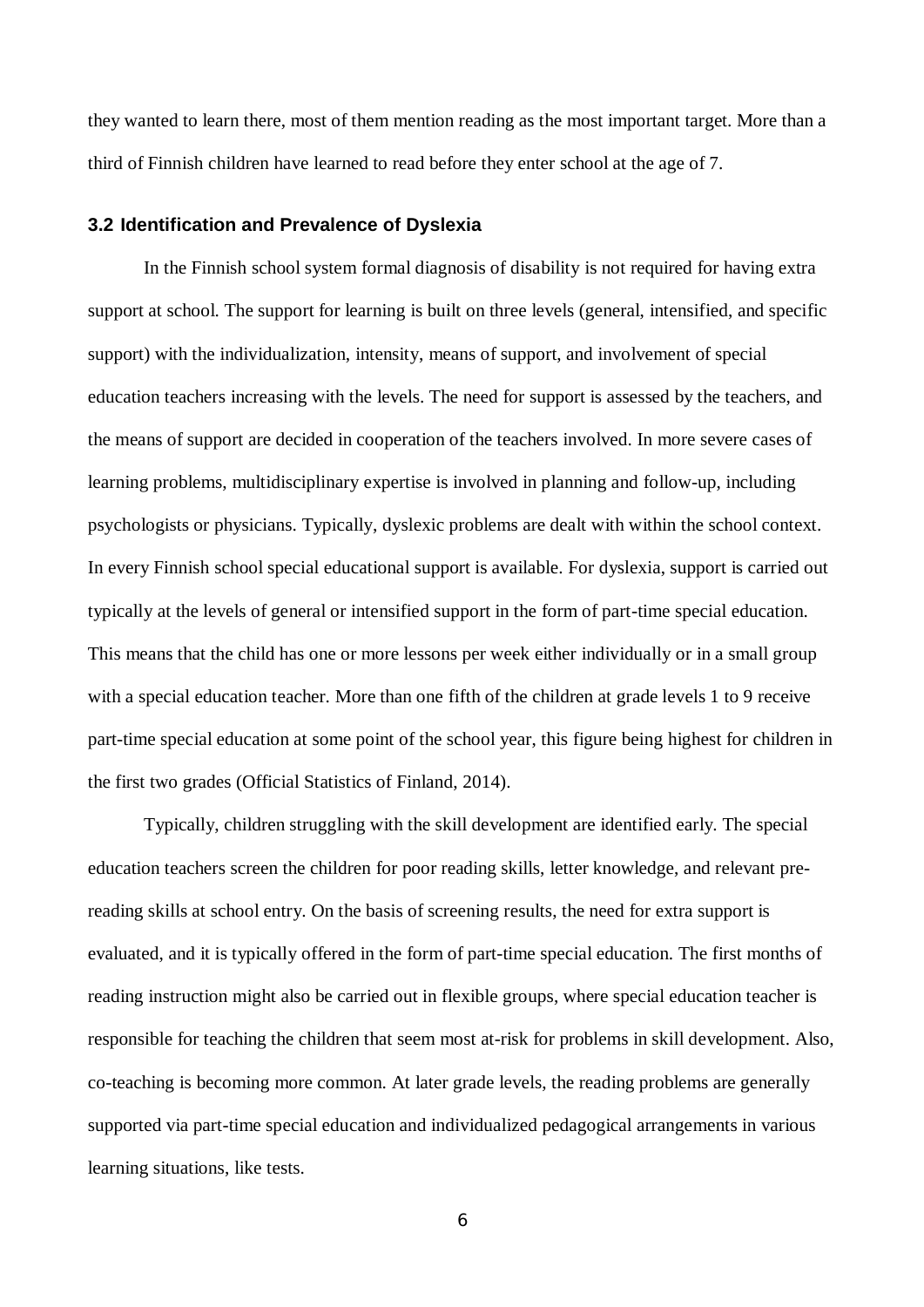A formal medical diagnosis of dyslexia in children is quite rare, mainly given to children who have encountered medical professionals due to especially severe or comorbid problems. It is clear, however, that the prevalence of developmental reading problems, dyslexia, is unrelated to the diagnostic practices. The prevalence estimates are always dependent on the criteria used, but also on the level of skill that is considered age-appropriate. The early curriculum is more or less based on the assumption that children acquire the ability for independent reading during the first school year, or at the latest, second grade. From third grade on the schoolchildren are expected to use reading skill fluently to meet the demand of school subjects and longer texts. Although it is hard to give an objective estimate of the prevalence of dyslexia, it is safe to assume that it does not differ markedly from other languages. Reading accuracy in Finnish generally develops rather quickly after early reading instruction and even children struggling with decoding master it during the first or second grade. Dyslexic children, however, have long lasting and marked problems in reading speed and sometimes also in spelling accuracy. Thus, also the tests used for identification of reading problems are typically measures of reading efficiency, combining accuracy and speed in the test score.

While the majority of dyslexic children do not get support outside the school setting, the children can be referred to assessments of school psychologists who are available mostly in cities and large rural municipalities, or psychologists at family guidance centers of the municipalities. This consultation is used for planning and tailoring the support that is built within the school and classroom setting.

# **4. Behavioral and Neurocognitive Evidence**

 The development of readiness to learn to read has been examined in detail in the Jyväskylä Longitudinal study of Dyslexia (JLD, for the most recent review of results, see Lyytinen, Erskine, Hämäläinen, Torppa, & Ronimus, 2015). This study of children at familial risk for dyslexia has now followed one hundred individuals at risk from birth to puberty along with a comparable group of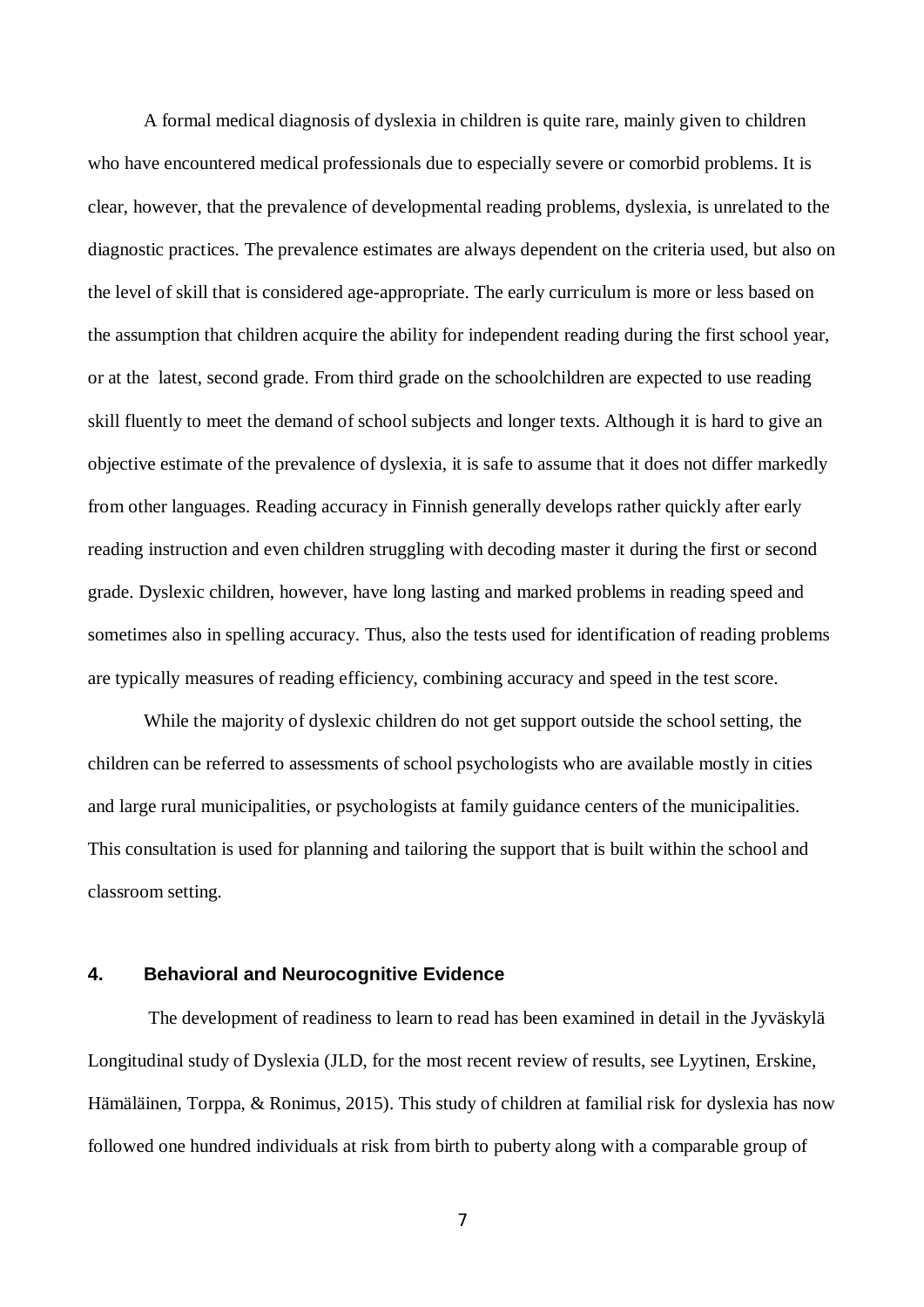individuals without risk. The earliest predictive signs of dyslexia were observed at age of 3 to 5 days using brain event-related potentials to both sinusoidal sounds (Leppänen et al., 2010) and syllables (*da-ba-ga;* Guttorm, Leppänen, Hämäläinen, Eklund, & Lyytinen, 2010). Both studies revealed ERP-features which had significant correlations to reading acquisition. Surprisingly the significant prediction was observed not only from responses to speech sounds but also the so-called mismatch (MMN) response to pitch differences. ERPs to syllables differed between risk and non-risk groups at that very early age and these differences had significant predictive correlations to a large number of reading-related measures years later. These are pure empirical predictions that show that something in the brain's activity reflected in processing sounds behaves differently depending on the occurrence of dyslexia, which obviously is only observable later on when children attempt to learn to read.

To have some understanding how this may happen, we consider another discovery: that speech perception of phonemic duration was compromised from the very beginning. It is the most distinctive feature of dyslexia in Finnish observable in the spelling of almost all children with dyslexia at reading age. Most Finnish phonemes can occur in short and long form and this is also reflected in the writing: the short phonemes are written with one letter but long phonemes are written with two identical letters. Infants become sensitive to perceive these from very early age. We observed (Richardson, Leppänen, Leiwo, & Lyytinen, 2003) that at 6 months, categorical perception of phonemic length (measured through head turn conditioning) reveals differences between children with and without familial risk. The risk children need longer silence in the context of the *t*-consonant to perceive it as long as the non-risk children.

Thus, it appears that the brain of the children with genetic predisposition to dyslexia does not respond to language input in the same way as typical children. These children may fail to perceive the distinctive features of speech that differentiate among similar phonemes. In transparent writing environment learners have to be able to differentiate very small units—phonemes, including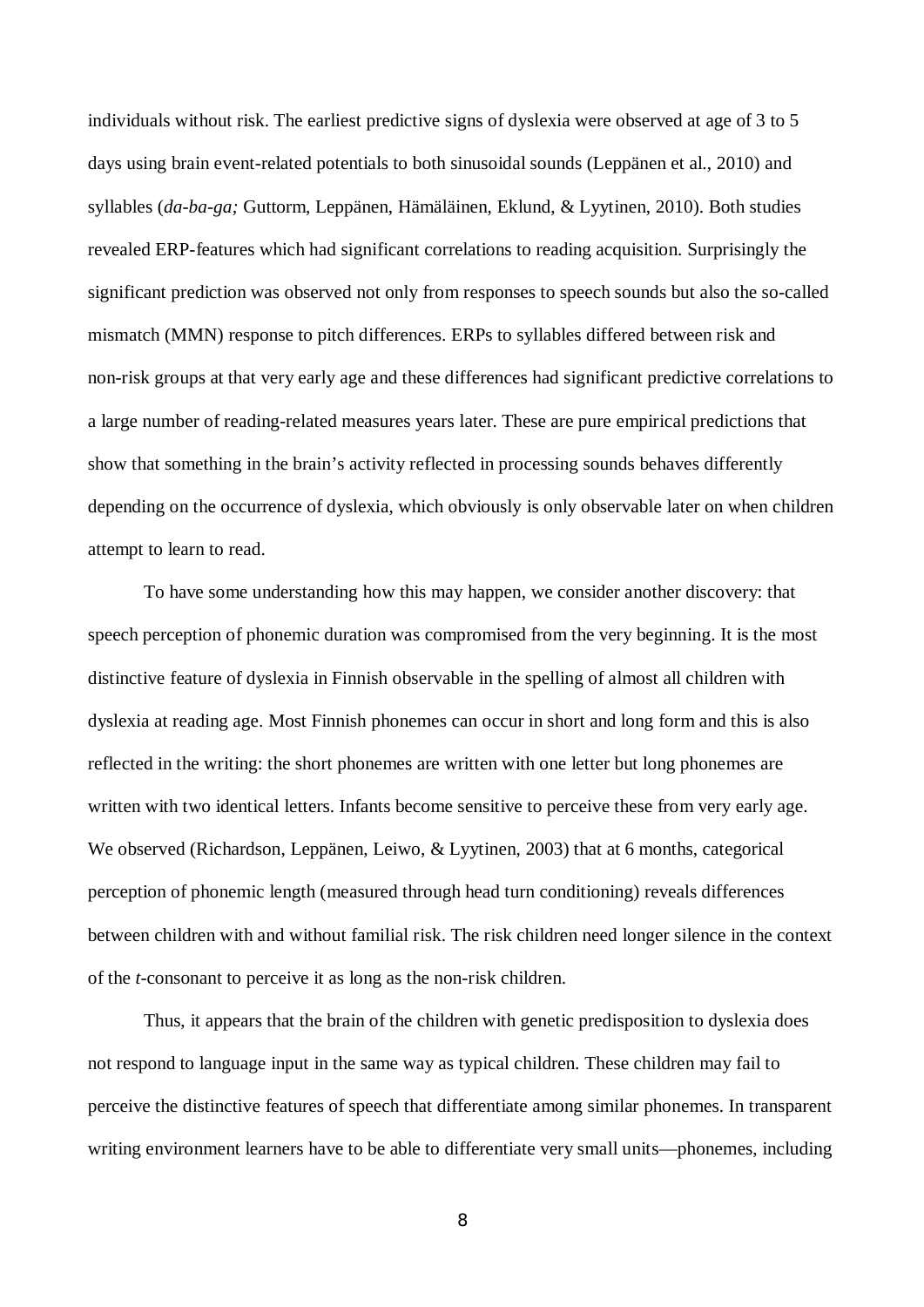their short and long forms—from each other to connect them to their written form. Perceptual difficulties form thus an understandable bottleneck compromising typical reading acquisition.

This all means that attention to learners' readiness to learn to differentiate and store the sounds of letters forms a natural basis of basic reading acquisition, which can be observed in how children learn first the letter names and then the sounds. In Finnish the names given to letters provide effective cue of the sounds of the letters. This means that children who have learnt the names of letters without difficulties—as most do—are most likely also not have to face any difficulties in learning the sounds of letters if instructed in an appropriate way. This is why it was no surprise that letter name knowledge showed up to be extremely effective predictor of reading acquisition among the JLD-participants as shown in Figure 1, which displays the predictive associations of developmental measures from the early pre-school years to reading acquisition among children who faced severe problems in learning to read. Practically all had difficulties in storing letter names and more reliably so than shown by difficulties observed using any other predictor. This has led to the adaptation of a very easy to use and practical measure to identify children who need help for getting sufficient preventive help. Such a prevention saves them from being affected by the experience of failure in learning to read when the large majority reaches perfect decoding skills in Finland.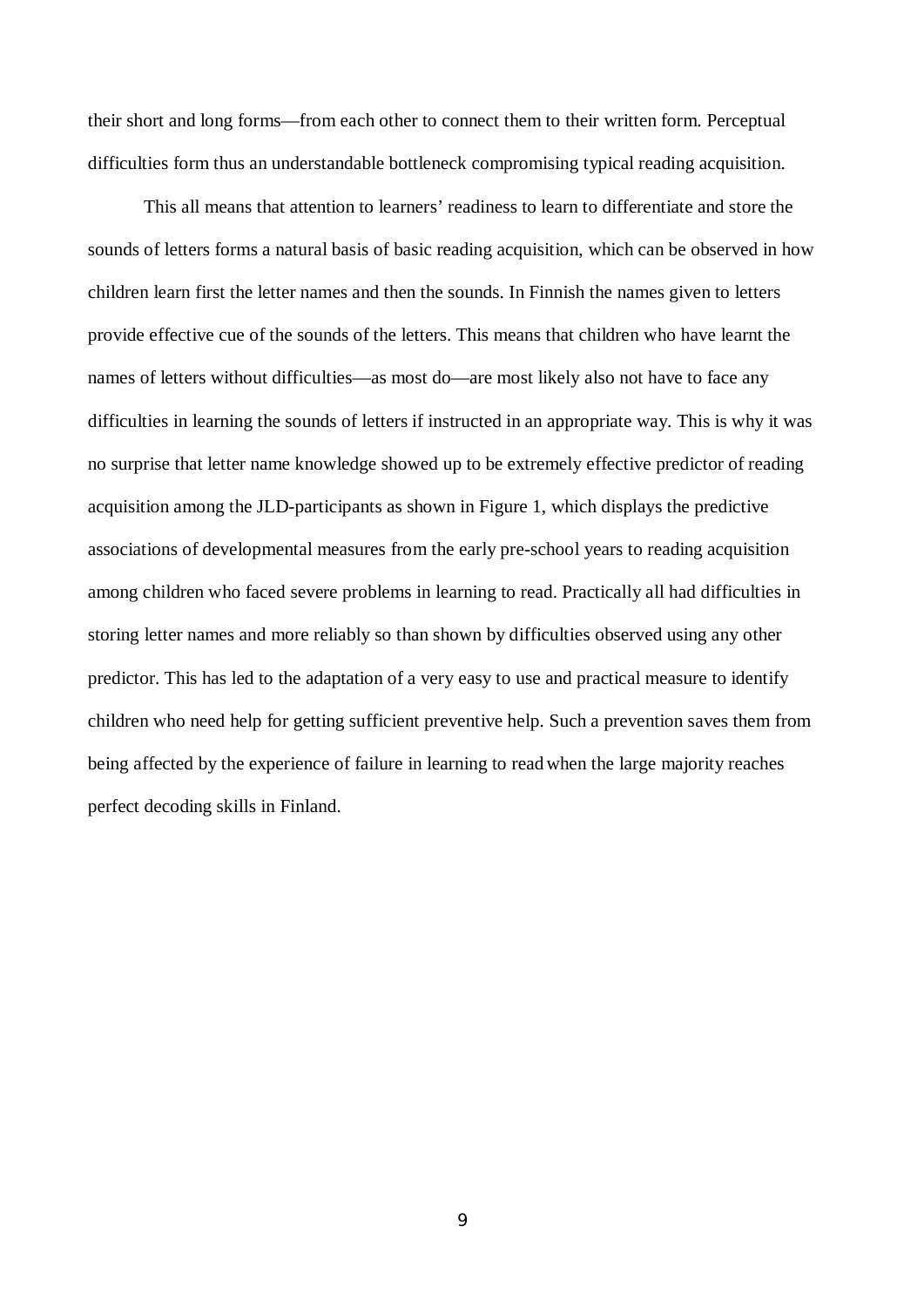

 $z$ -scores, (mean = 0 and sd = 1 in the control group)

Individual profiles of all JLD children showing compromised reading at the end of the 2<sup>nd</sup> grade

*Figure 1*. The JLD-follow-up from birth to school age of reading-related development: Individual profiles of the prediction measures of the children whose reading acquisition was most severely compromised (modified from "In search of a science-based application: A learning tool for reading acquisition," by H. Lyytinen, J. Erskine, J. Kujala, E. Ojanen, and U. Richardson, 2009, *Scandinavian Journal of Psychology*, *50*, p. 670).

## **5. Intervention**

#### **5.1 Focus on specific skills**

Training and intervention methods for supporting reading development of struggling learners used in Finnish schools typically involve individual or small group training led by special education teachers. Such training is provided usually once or twice a week maximally for a period of one lesson (45 minutes) typically for limited period of time (one school term or such) but sometimes for much longer period.

## **5.1.1 Training Phonological Skills**

The tendency is to provide the bulk of interventions at the early stages of school (first to third grade, i.e., 7 to 9 years) when children are taking their first steps in learning to read; learners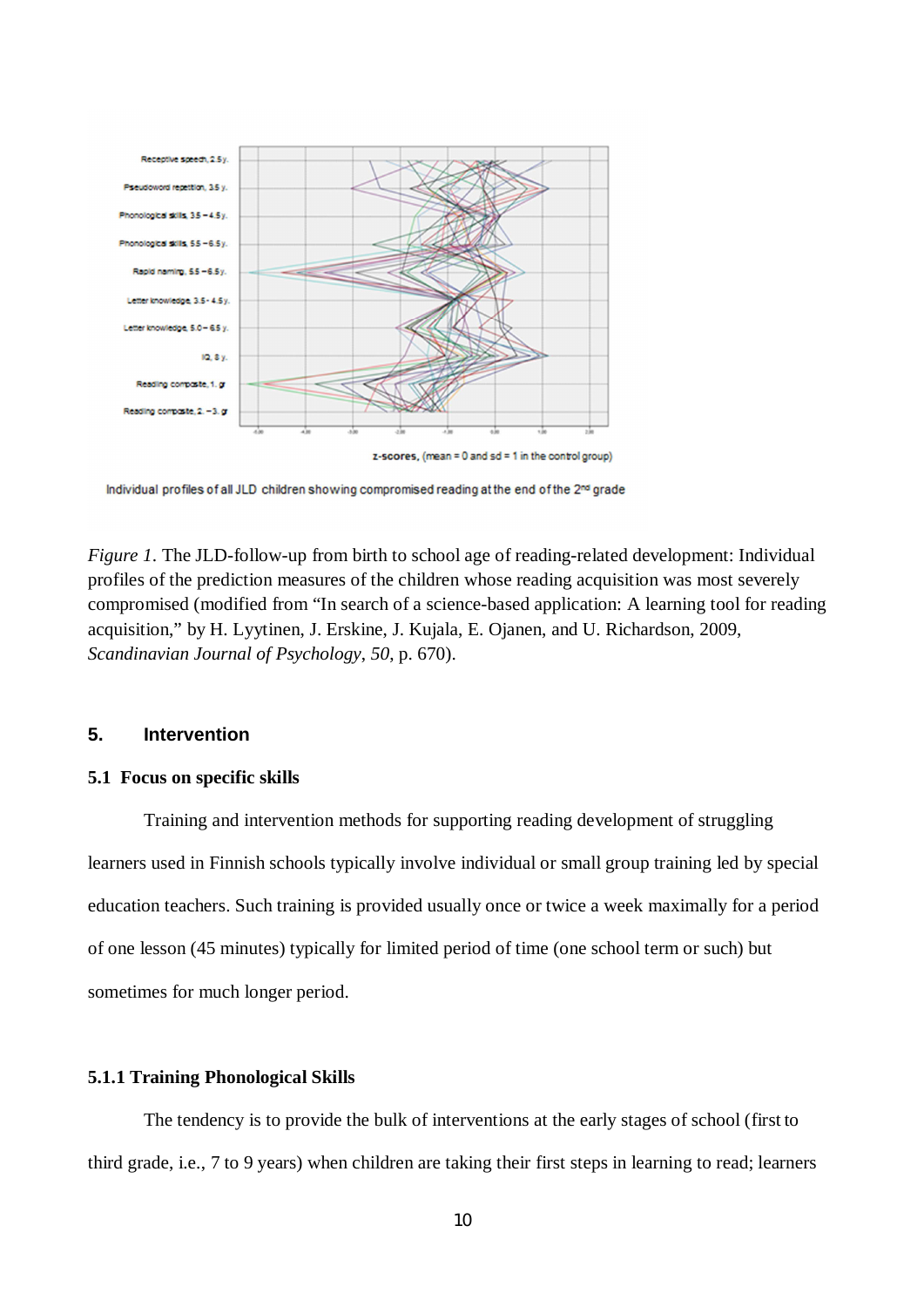with persistent and more severe deficits attend specific training also at the later stages of formal school with the same relatively low intensity rate (typically once a week face to face meetings with special education teachers or other experts). As of year 2009, 19% of first graders received parttime special education due to problems in reading and spelling development; at ninth grade the percentage was 1.5% (Kirjavainen, Pulkkinen, & Jahnukainen, 2013).

The methods used in training and intervention studies typically involve tasks aimed at improving phonological awareness and phonological sensitivity (e.g., segment manipulations, perception usually with single sound/letter segments, syllables, or parts of compound words), auditory-visual connections (e.g., speech segments into written counterparts), reading and spelling exercises (e.g., repeated reading and shared reading sessions), and language games (syllables, rimes, phonemes). A mix of different tasks is often used to achieve significant improvements in reading skills.

In many of the intervention studies, training focuses on one linguistic/auditory factor as the center of training exercises. Due to the almost perfect<sup>[1](#page-11-0)</sup> consistency of letter-sound connections to both directions (reading and spelling) in Finnish, much of the training has focused on these connections. However, increasingly also syllables have been used as training units. In Finnish primary stress (with a lengthening of sound durations and higher fundamental frequency, *tone*) provides a strong perceptual cue to word beginnings. Cues to syllable segmentation also come from the system of lexical stress: The primary stress systematically falls on the first syllable and the secondary stress falls on every other syllable as a rule<sup>[2](#page-11-1)</sup>; the last syllable is never being stressed. Because stress patterns are relatively systematic and predictable, thus facilitating syllable detection, syllables are used in school instruction as well as in intervention studies.

<span id="page-11-0"></span><sup>&</sup>lt;sup>1</sup> The only exception for the letter-sound correspondence in Finnish is the fact that for the voiced velar nasal sound there is no unique letter that represents only that specific sound. This sound is represented by the letter  $\alpha$  in front of the unvoiced velar stop sound /k/ and when the sound is geminated it is marked with the letter combination of /ng/.

<span id="page-11-1"></span> $2$  Secondary stress in Finnish takes into account the quantity of the syllable: it falls on heavy syllables instead of the proceeding light syllables in cases where the placement of the light syllable as a rule would be stressed.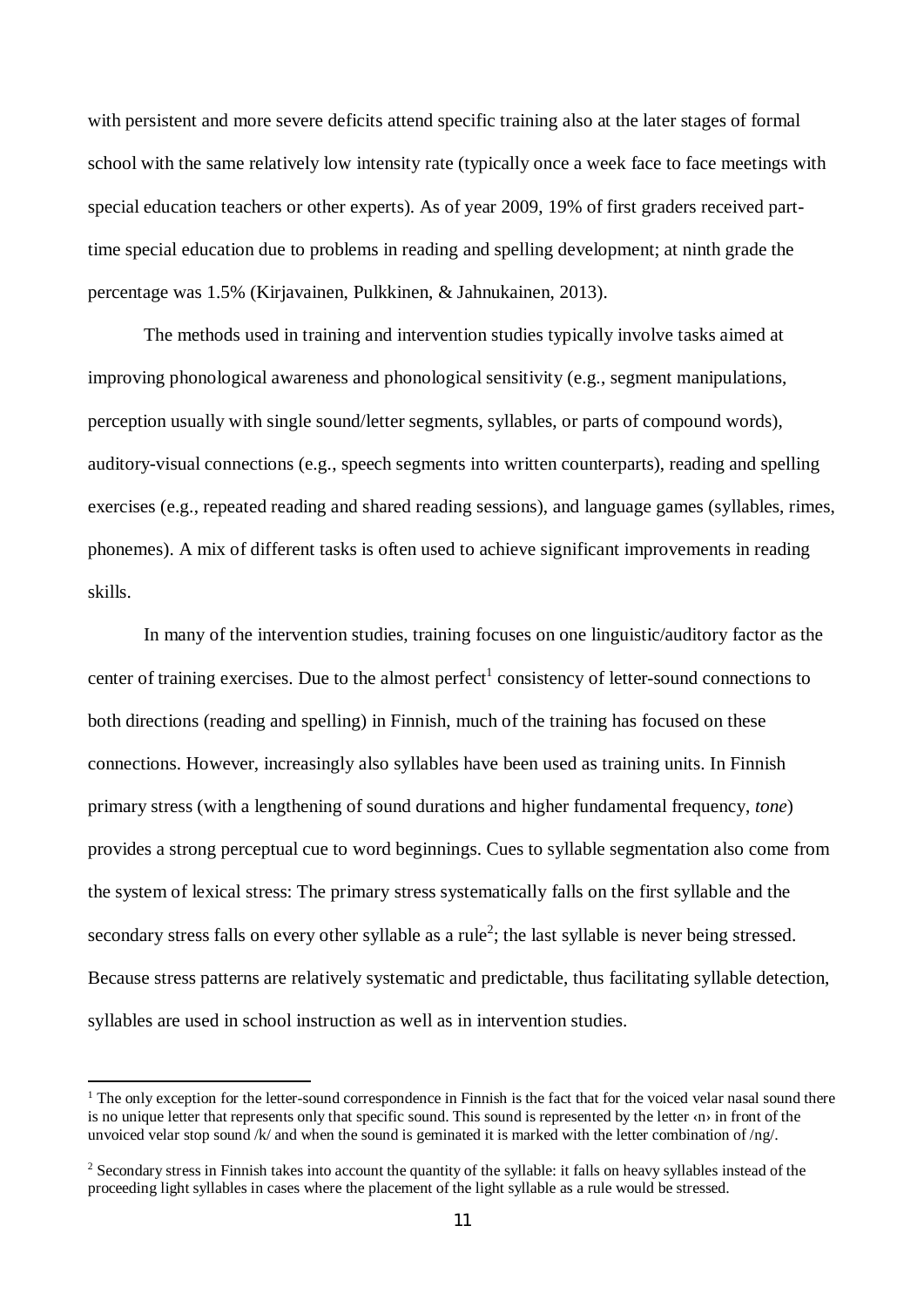#### **5.1.2 Training Reading Skills**

Next, we provide a brief account of the findings of intervention studies with Finnish speaking dyslexic and/or poor readers at different stages of reading development. Several intervention studies have investigated the efficacy of training phonological (awareness) skills or phonological sensitivity in improving accuracy in reading and spelling for struggling readers. Poskiparta, Niemi & Vauras (1999) conducted an intervention study with 7- to 8-year-old children attending the first year at school (20-minute intervention sessions in small groups, three to four times a week for altogether 47 sessions). The at-risk readers, whose phonological skills were assessed as being specifically poor at the beginning of the school year, were divided into three matched groups: One group attended phonological awareness intervention, the second received training in a normal special education group, and the third group received no extra support. The results show that the group who received specific training in phonological awareness skills using nursery rhymes performed significantly better than the other groups at word-recognition, spelling and listening comprehension. The children's skills were reassessed at the end of first grade and the intervention group's achieved gains remained. Thus, it seems that training in phonological awareness skills clearly benefits Finnish speaking at-risk readers. However, in the follow-up study, the same children's reading related skills were reassessed again in the third grade and the results showed that the children in the intervention group did not perform any better than the children in the control groups. It should be noted that the predictive value of phonological awareness skills on decoding skills in Finnish seems to diminish after children learn the basics of decoding skills (Holopainen, Ahonen, & Lyytinen, 2001). Instead the predictive power of orthographic skills (letter knowledge) is very high in Finnish. It could be that once children learn Finnish letter sound correspondences they can utilize this knowledge to perform in phonological awareness tasks, thus reducing the predictive value of phonological awareness skills in reading skills.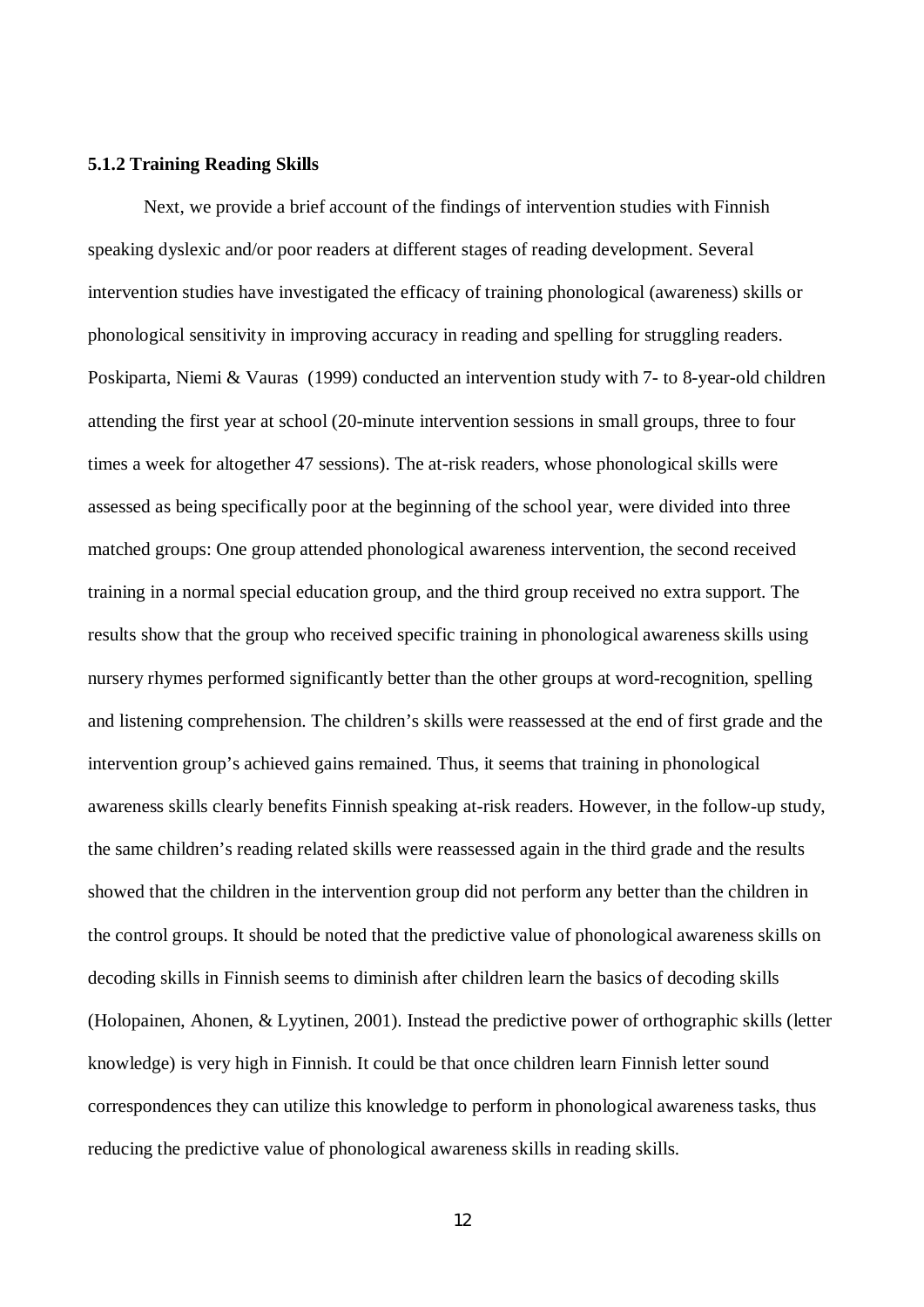Ketonen (2010) conducted a phonological intervention study of six treatment-resistant dyslexic children taking part in the JLD-study who at the beginning of the intervention had familial risk for dyslexia and poor letter knowledge at preschool. The 20-week intervention (one hour per week) focusing on phonological skills and letter sound knowledge was conducted at preschool or during the first year at school. The children's development was followed until the seventh grade (12–13 years). The study found that although phonological awareness skills and letter knowledge improved after the intervention period, this improvement was not reflected in children's reading and spelling skills. Thus, although the intervention was successful in improving certain reading related skills, this was not enough to significantly support children who had severe learning difficulties specifically in reading.

Apart from intervention studies focusing in improving reading accuracy, Finnish intervention studies have targeted reading speed (fluency). This is particularly relevant in the Finnish language context due to the fact that even struggling readers can often read accurately, but slowly. Heikkilä, Aro, Närhi, Westerholm, and Ahonen's (2013) intervention study on fluency skills was conducted on poor readers from second and third grades (8- to 9-year-olds). Children were trained with a computerized repeated reading task for two to three weeks about 15 minutes at the time, three to five times a week. The training material included both short and long syllables. After the intervention, children's reading speed increased significantly for the trained syllables. The transfer effect to reading words including the syllables was significant only in reading words with infrequent syllables.

Huemer, Aro, Landerl, Lyytinen (2010) conducted a cross-over design intervention study in which poor readers from fourth to sixth grade (10- to 12-year-old children) participated in 10 training session over a two-week period in while the other group of poor readers waited to participate in the second part of the intervention. The children were trained to read a set of low frequency syllables (30 syllables) with altogether 50 presentations each during the intervention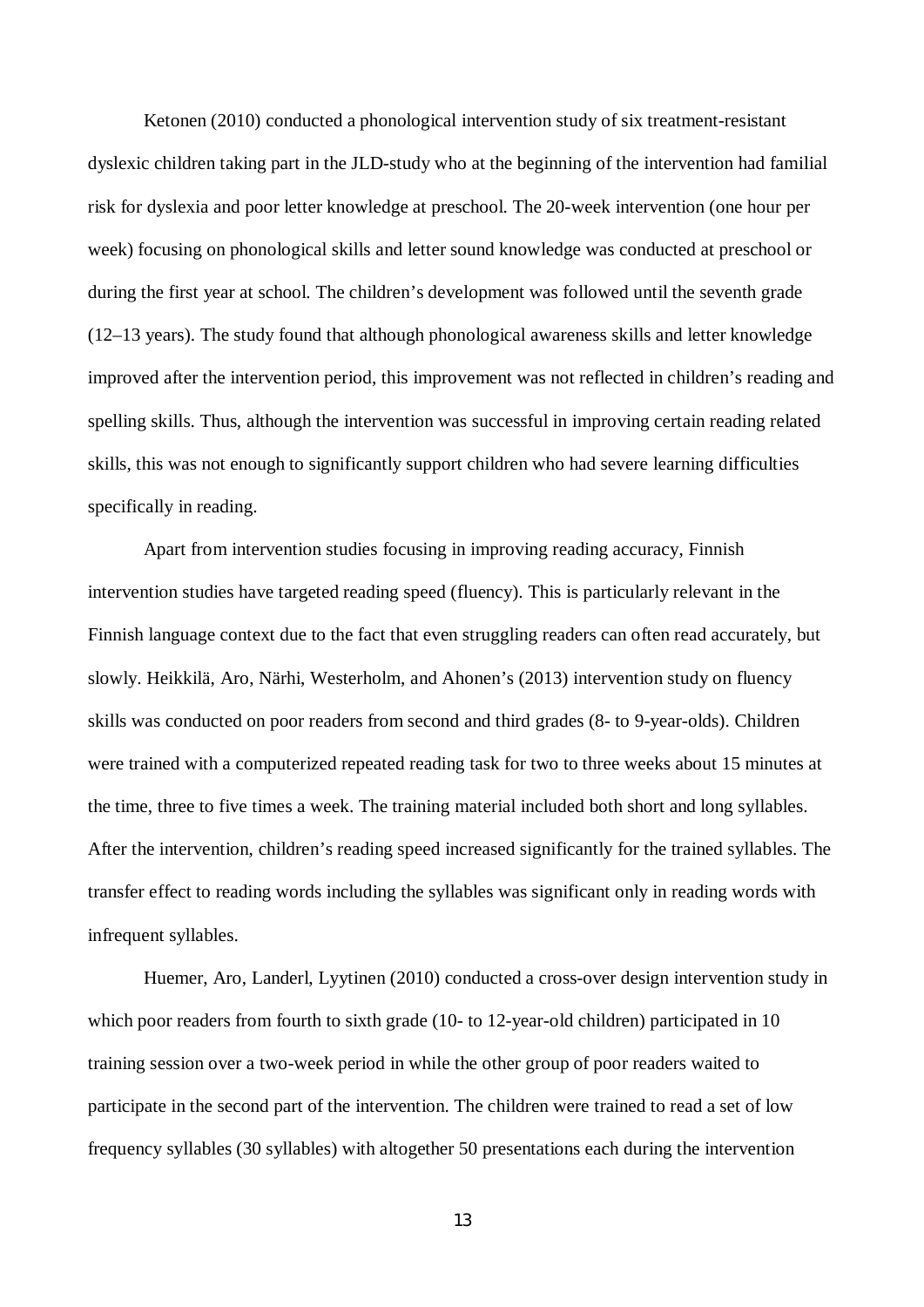period. The results show that reading speed of the trained syllables increased after the intervention. Also, reading speed of pseudowords containing the trained syllables increased significantly. There was no transfer of the increased speed to reading a text that included only a very small portion (below 0.5%) of the trained infrequent syllables, which suggests item-specific effects of the training. The intervention studies on fluency skills show that it seems to be possible to increase the speed of reading the specific trained items. The findings suggest that at a certain stage of skill development, poor reading fluency might be supported by practicing syllables as sublexical units larger than single phonemes/letters.

# **5.1.3 Training Perceptual Skills**

Apart from phonological and repeated reading training, Finnish intervention studies of poor readers have also been conducted involving auditory perception tasks. The intervention study by Oksanen (2012) included auditory training, training on connecting auditory and visual stimuli, and reading and spelling training. All training tasks occurred in a separate period devoted to the intervention study. The training groups were further divided by the type of training stimuli used in the intervention: either speech or nonspeech stimuli with computerized tasks. The participating poor readers were third graders (9-year-olds). Children with matched reading skills from the same school classes served as non-training controls. The results of the different training periods showed that training with non-speech stimuli benefitted children in the auditory-visual connection tasks significantly more than the children who were trained with speech stimuli. Training with speech stimuli, on the other hand, improved reading accuracy skills significantly more than when children were trained with nonspeech stimuli.

Training mere auditory-visual matching skills has also been studied in the Finnish language context. The Audilex-computer program was used in the intervention by Kujala et al. (2001). Audilex uses various nonverbal sound patterns together with visual symbols (rectangles), the aim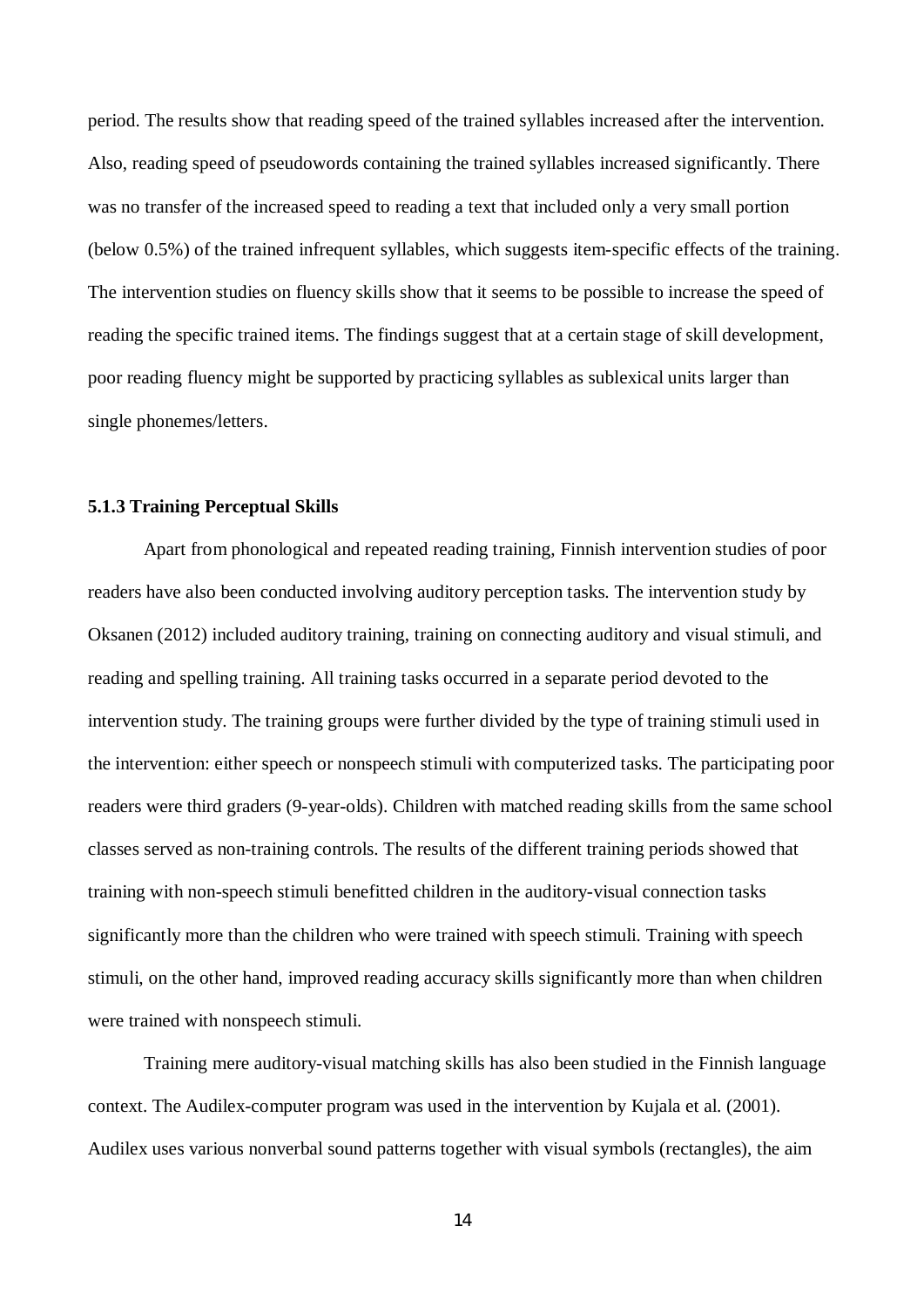being to match presented sound patterns with the corresponding visually presented patterns of symbols. Seven-year-old poor readers participated in the seven-week intervention including 14 tenminutes training sessions once or twice per week. Both behavioral and brain measures were used in the assessments. The positive effects of training were shown on reading measures. Importantly, the results showed also observable plastic changes in the auditory cortex after training, indicated as increased MMNs as well as faster reaction times to the changes of speed.

#### **5.2 Effects of GraphoGame**

For over a decade now the computerized training and assessment environment, GraphoGame (GG); known as Ekapeli in Finnish), has been used in intervention studies that focus on connecting units of speech directly with corresponding written language units. (For a summary of results associated with GG, see Richardson & Lyytinen, 2014). The rationale for the game environment originally came from the research findings that learners who struggle in reading find it difficult to learn the connections between speech sounds and letters. This led to the adaptation of a very easy to use and practical measure to identify children who need extra support to prevent being affected by failure in learning to read during the first months of reading instruction, when the very large majority reaches accurate reading skills. The game adapts to each individual player's skills by providing training content that is sufficiently challenging but at the same time provides content that even struggling learners succeed in finding correct correspondences between spoken and written items.

Following this failure-prevention logic, Mönkkönen et al. (2014) carried out a GraphoGame intervention study with preschool aged children (6- to 7-year-olds) who had poor letter sound knowledge at the end of the preschool prior entering school. A cross-over design was used in which children played first either GraphoGame during the first 6 weeks of the intervention for on average 3.5 hours altogether in short 10 to 15 minutes playing sessions, or similar game with math content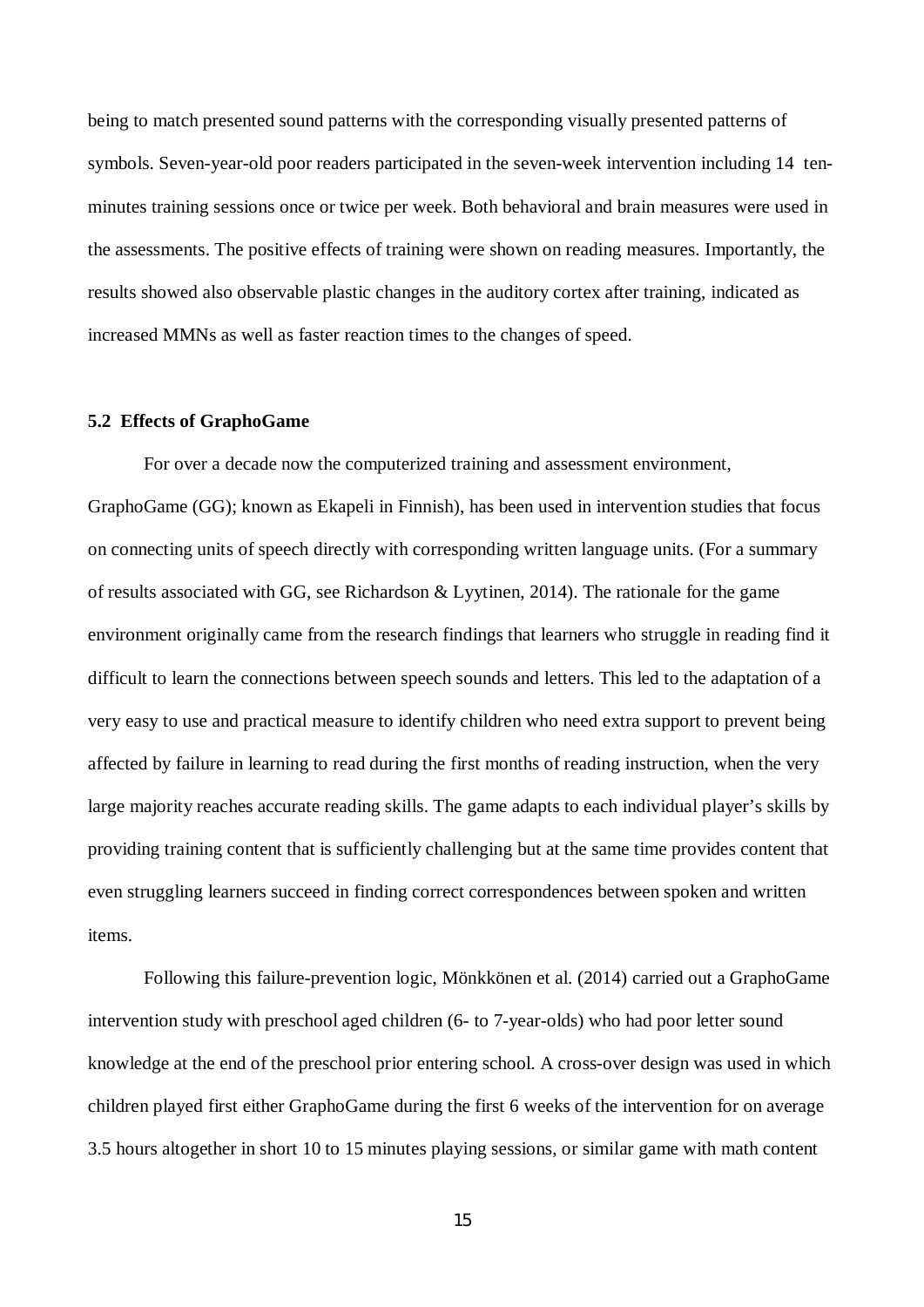for the same period of time. After six weeks, the groups switched to play the game that they had not played during the first intervention period. In addition, the study design included a matched group of children who did not participate in any intervention training sessions. The results show that even with such a short but relatively intensive training with GraphoGame children's letter knowledge as well as pseudoword reading skills improved significantly in comparison to the children playing the math game or those not participating in training.

 A study conducted by Saine, Lerkkanen, Ahonen, Tolvanen, and Lyytinen (2011) followed children's development after a relatively long and intensive GraphoGame intervention period (28 weeks with 15 minutes training sessions with GraphoGame plus 30 minutes of regular reading support for four times a week). The study design included two control groups: matched level poor readers at the start of the first grade (7-year-olds) who received regular reading support similarly to the GraphoGame intervention group for 45 minutes at each training session but without the 15 minutes GraphoGame training. Second, the classmates of the intervention group children participated in the study as typically reading controls who did not need any extra support for learning to read. Children's reading skills were assessed immediately after the end of the intervention period as well as when they were on the third grade at school (9-year-olds). The results showed that the long and intensive training period with GraphoGame had significant effect on the poor readers reading skills in comparison to the children attending regular remedial support. Significantly, the GraphoGame intervention was sufficient to increase poor learners reading skills up to the level of their nonintervention mainstream peers when their reading skills were assessed almost two years after the intervention period. This finding seems very encouraging on the efficiency of training reading skills of poor readers in Finnish. It seems that in a language like Finnish with shallow orthography, training with matching speech sounds to written language units directly in intensive and motivating learning sessions is sufficient for significantly supporting poor learners reading skills.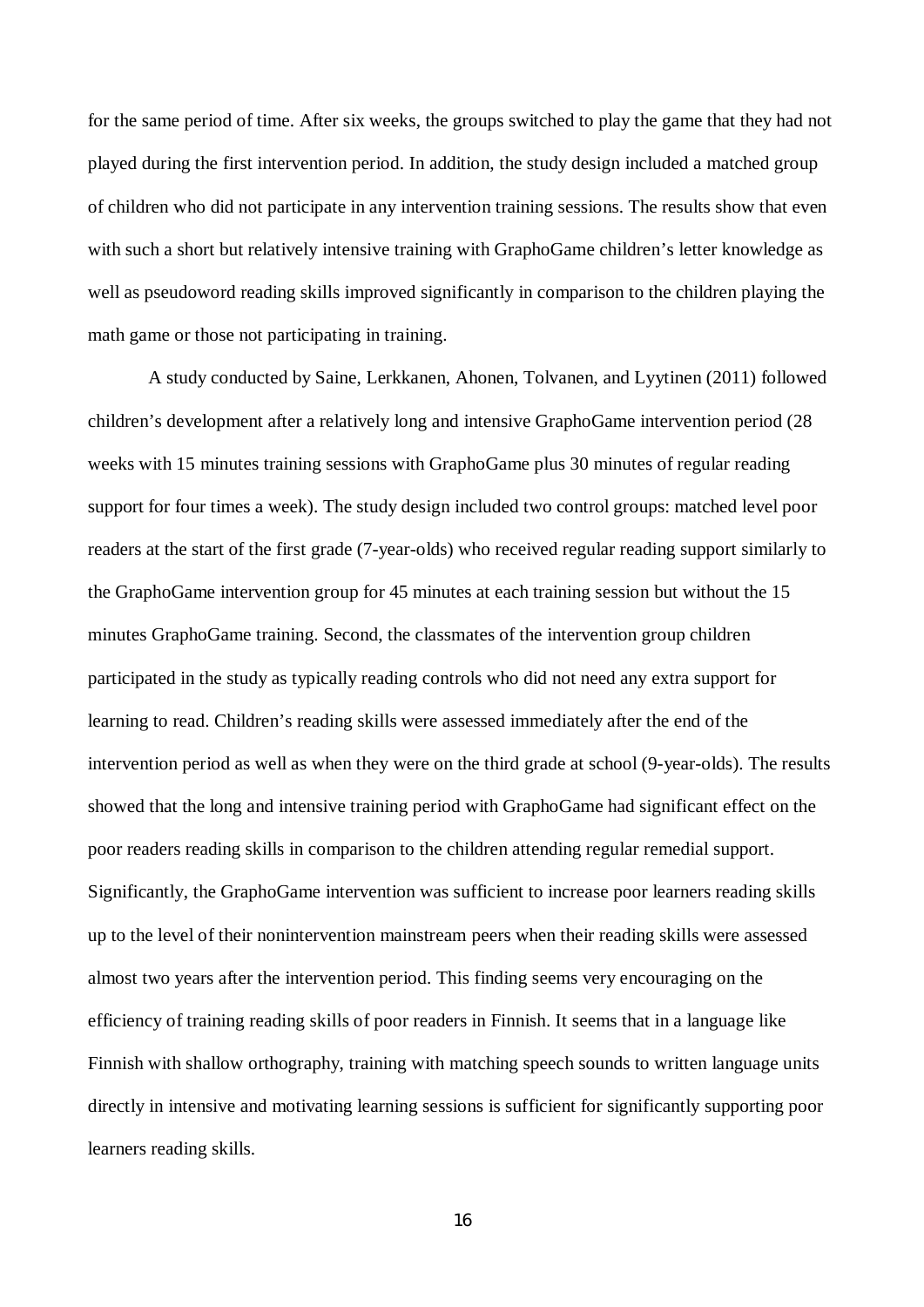Interestingly GraphoGame has motivated a number of brain-related studies. For example, Brem et al. (2010) used several concomitant imaging methods to observe the associative learning occurring after a short (3–4 hours) playing time of GraphoGame and observed the results of learning in brain areas, including the so called Visual Word Form Area of the brain. Today these promising findings have motivated researchers in many countries to do similar intervention studies based on the success in Finland, where educational authorities have facilitated applications of the interventions. The website ([www.lukimat.fi\)](http://www.lukimat.fi)/) supports both reading and math skills via Ekapeli and provides an information data base for teachers and parents to understand how to best support struggling learners. Today more than ten thousand Finnish children may play these learning games during one day after hundreds of thousands have benefited from this support after it has become freely available to learners via Internet since 2006.

# **6. Discussion and Conclusion**

In the Finnish language context, learners have a relatively easy job in accessing the first important steps of learning to read. This is largely because the Finnish language has a very straightforward system in which there is one-to-one correspondence with speech sounds and letters in both reading and writing directions. However, struggling learners of the Finnish orthography find it difficult to learn even the simple system of these connections. It takes them significantly longer to learn letter-sound correspondences and this is reflected in the speed in which they learn how to combine units to make larger units such as syllables and words. In general, however, even individuals with dyslexia learn to decode accurately Finnish writing. Also, they may make spelling mistakes especially in reproducing the phonemic length accurately in writing. The fact that seems to be both a cause and consequence is that reading tends to stay slow. This is at least partly due to a compromised interest in reading for leisure, a practice which could help in automatizing decoding skills.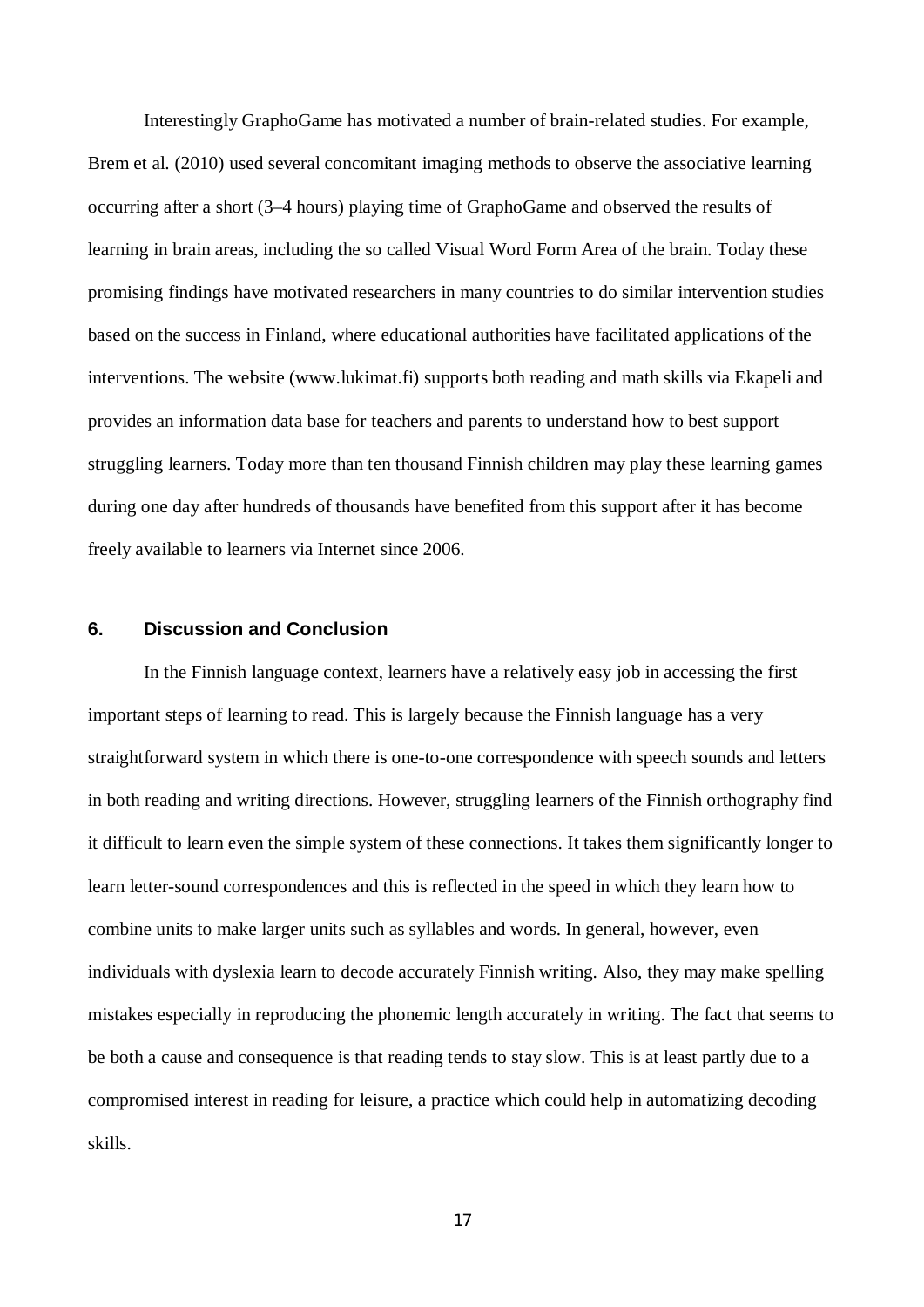The intervention methods used in Finland for supporting dyslexic and poor readers have been proven to be effective in supporting their reading accuracy and even speed of reading. Importantly, the Finnish language context facilitates identification of poor learners at the age before they start to learn to read. This makes it possible to provide preventive training which in turn is important for learners' motivation and learning careers. As with any severe learning difficulty the importance of early identification, appropriate content for training, and sufficiently intensive and long-lasting training support is urgently needed. As the intervention studies reviewed here indicate, providing an engaging learning environment —such as GraphoGame for individually adaptive training with endless opportunities to repeat the speech-sound connections and to increase the speed of these connections —can be the key for supporting reading development of poor learners.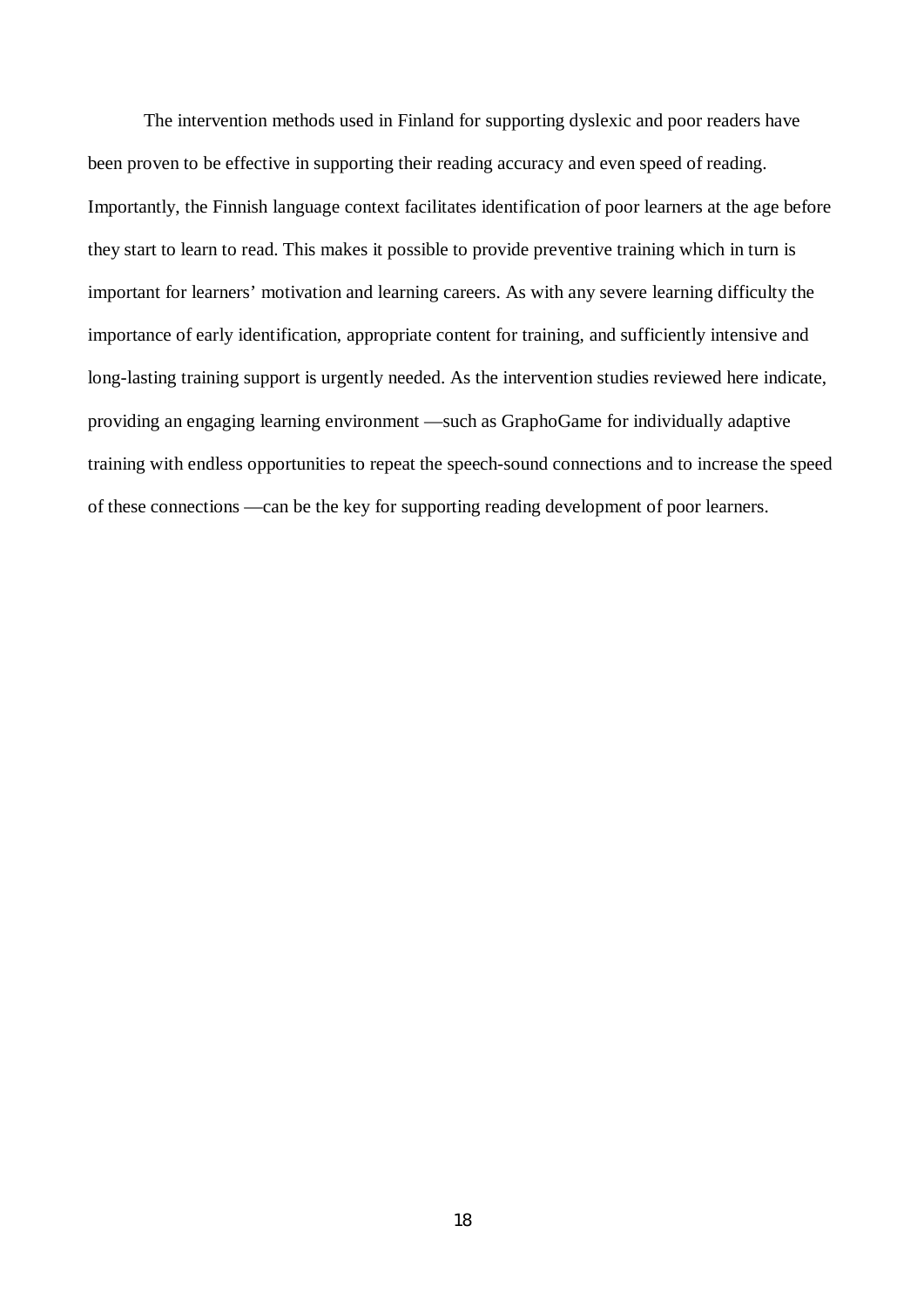### **References**

- Aro, M. (in press). Learning to read Finnish. In L. Verhoeven & C. Perfetti (Eds.) *Reading acquisition across languages and writing systems: An international handbook*. Cambridge University Press.
- Brem, S., Bach, S., Kucian, K., Kujala, J. V., Guttorm, T. K., Martin, E., … Richardson, U. (2010). Brain sensitivity to print emerges when children learn letter-speech sound correspondences. *Proceedings of the National Academy of Sciences*, *107*, 7939–7944.
- Guttorm, T., Leppänen, P., Hämäläinen, J., Eklund, K., & Lyytinen, H. (2010). Newborn eventrelated potentials predict poorer pre-reading skills in children with dyslexia. *Journal of Learning Disabilities*, *43*, 391–401.
- Heikkilä, R., Aro, M., Närhi, V., Westerholm, J., & Ahonen, T. (2013). Does training in syllable recognition improve reading speed? a computer-based trial with poor readers from second and third grade. *Scientific Studies of Reading*, *17*, 398–414.
- Holopainen, L., Ahonen, T., & Lyytinen, H. (2001) Predicting delay in reading achievement in a highly transparent language. *Journal of Learning Disabilities, 3*4, 401-413.
- Huemer, S., Aro, M., Landerl, K., & Lyytinen, H. (2010). Repeated reading of syllables among Finnish-speaking children with poor reading skills. *Scientific Studies of Reading*, *14*, 317– 340.
- Ketonen, R. (2010). Dysleksiariski oppimisen haasteena: Fonologisen tietoisuuden interventio ja lukemaan oppiminen. Jyväskylä studies in education, psychology and social research; 0075- 4625; 404.
- Kirjavainen, T., Pulkkinen, J., & Jahnukainen, M. (2013). Erityisopetuksen muutostrendit perusopetuksessa 2000-luvulla [The trends of change in special education after year 2000]. *Valtiontalouden tarkastusvirasto* [National Audit Office of Finland]. Retrieved January 25,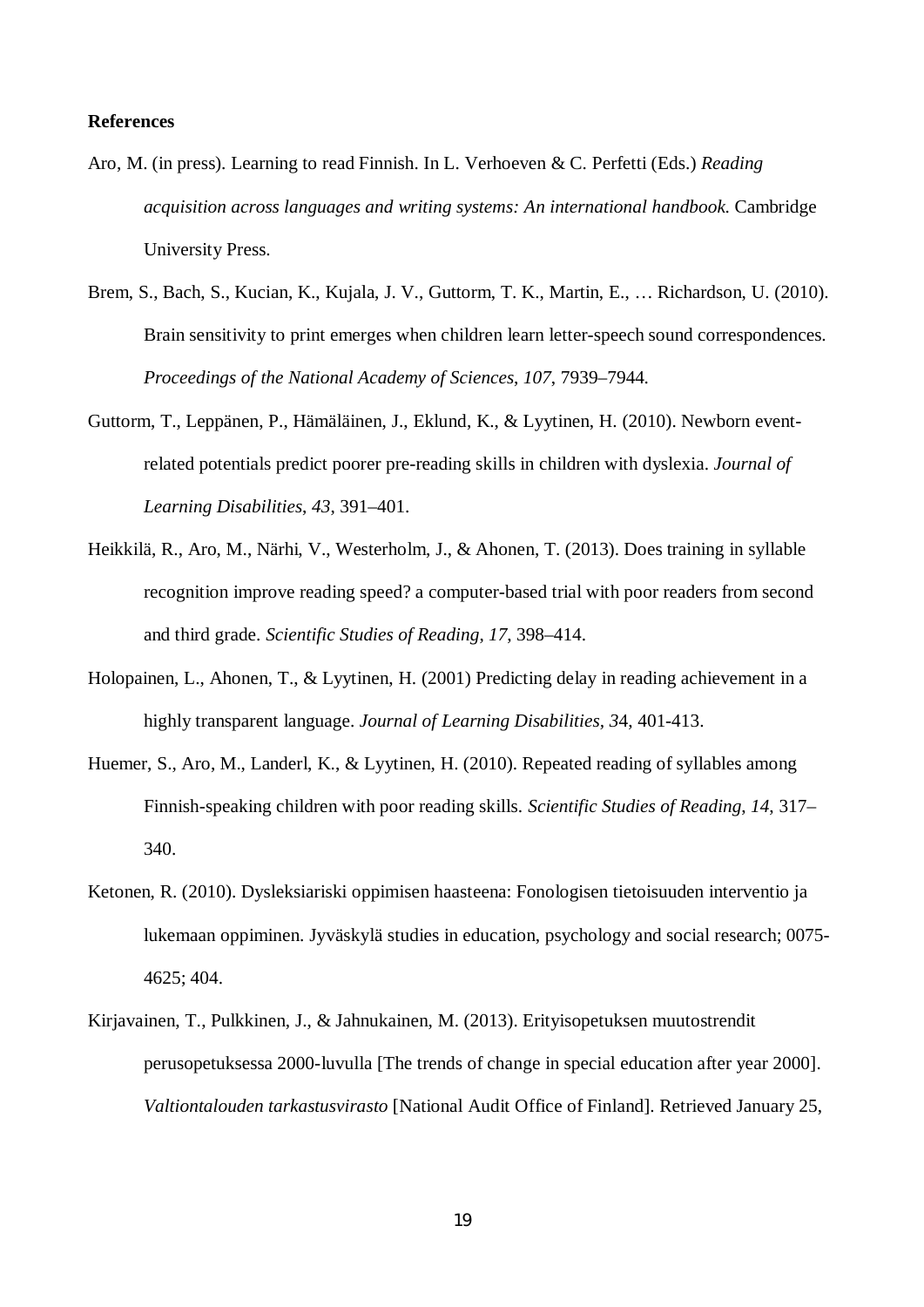2015 from http://www.vtv.fi/files/3564/Tyopaperi\_Erityisopetuksen\_muutostrendit\_ perusopetuksesa\_2000-luvulla.pdf

- Kujala, T., Karma, K., Ceponiene, R., Belitz, S., Turkkila, P., Tervaniemi, M., & Näätänen, R. 2001. Plastic neural changes and reading improvement caused by audiovisual training in reading-impaired children. *Proceedings of the National Academy of Sciences*, *98*, 10509– 10514
- Leppänen, P. H. T., Hämäläinen, J. A., Salminen, H., Eklund, K., Guttorm, T., Lohvansuu, K., … Lyytinen, H. (2010). Brain event-related potentials reveal atypical processing of sound frequency and the subsequent association with later literacy skills in children with familial dyslexia. *Cortex*, *46*, 1362–1376.
- Lyytinen, H., Erskine, J., Hämäläinen, J., Torppa, M., & Ronimus, M. (2015). Dyslexia—Early Identification and Prevention: Highlights from the Jyväskylä Longitudinal Study of Dyslexia. *Current Developmental Disorders Reports*, *2*, 330–338.
- Lyytinen, H., Erskine, J., Kujala, J., Ojanen, E., & Richardson, U. (2009). In search of a sciencebased application: A learning tool for reading acquisition. *Scandinavian Journal of Psychology*, *50*, 668–675.
- Malin, A., Sulkunen, S., & Laine, K. (2013) *PIAAC 2012. Kansainvälisen aikuistutkimuksen ensituloksia* [PIAAC 2012. The survey of adult skills]. Helsinki: Opetus- ja kulttuuriministeriön julkaisuja, 2013:19.
- Mönkkönen, A., Bach, S., Brem, S., Erskine, J., Kujala, J., Willems, G., & Richardson, U. (2014). *Technology-enhanced training of basic decoding skills in preschool age children*. Manuscript in preparation.
- Oksanen, A.-M. (2012) Auditiivisen ja kielellisen harjoittelun vaikutus kolmannella luokalla olevien heikkojen lukijoiden lukutaitoon. *Jyväskylä Studies in Education, Psychology and Social Research*, *443*.